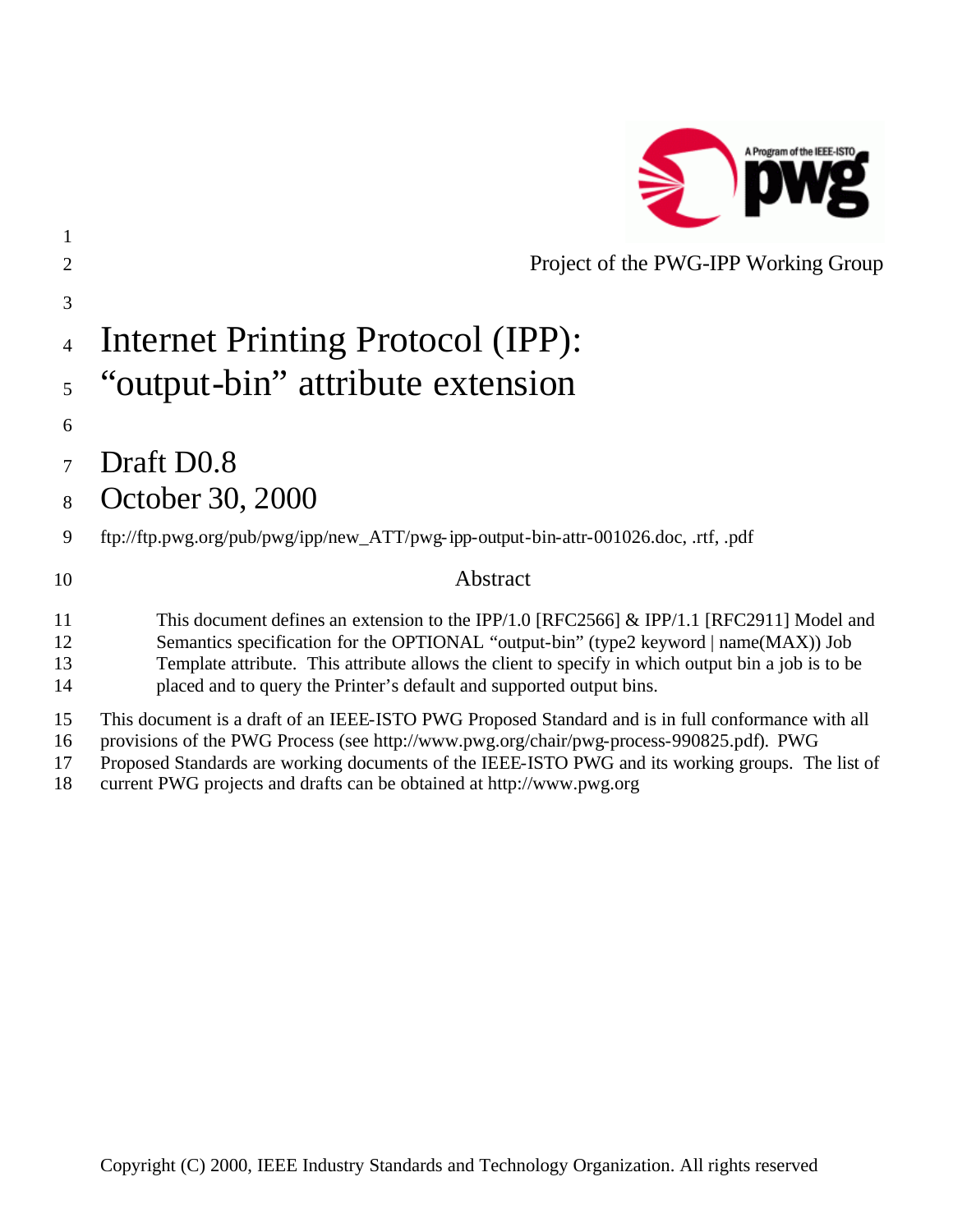Copyright (C) 2000, IEEE Industry Standards and Technology Organization. All rights reserved.

This document may be copied and furnished to others, and derivative works that comment on, or

otherwise explain it or assist in its implementation may be prepared, copied, published and distributed,

in whole or in part, without restriction of any kind, provided that the above copyright notice, this

paragraph and the title of the Document as referenced below are included on all such copies and

derivative works. However, this document itself may not be modified in any way, such as by removing

the copyright notice or references to the IEEE-ISTO and the Printer Working Group, a program of the

- IEEE-ISTO.
- Title: Internet Printing Protocol (IPP): "output-bin" attribute extension

The IEEE-ISTO and the Printer Working Group DISCLAIM ANY AND ALL WARRANTIES,

WHETHER EXPRESS OR IMPLIED INCLUDING (WITHOUT LIMITATION) ANY IMPLIED

WARRANTIES OF MERCHANTABILITY OR FITNESS FOR A PARTICULAR PURPOSE.

The Printer Working Group, a program of the IEEE-ISTO, reserves the right to make changes to the

document without further notice. The document may be updated, replaced or made obsolete by other

documents at any time.

The IEEE-ISTO takes no position regarding the validity or scope of any intellectual property or other

rights that might be claimed to pertain to the implementation or use of the technology described in this

document or the extent to which any license under such rights might or might not be available; neither

does it represent that it has made any effort to identify any such rights.

The IEEE-ISTO invites any interested party to bring to its attention any copyrights, patents, or patent

applications, or other proprietary rights which may cover technology that may be required to implement

the contents of this document. The IEEE-ISTO and its programs shall not be responsible for identifying

patents for which a license may be required by a document and/or IEEE-ISTO Industry Group Standard

- or for conducting inquiries into the legal validity or scope of those patents that are brought to its
- attention. Inquiries may be submitted to the IEEE-ISTO by e-mail at:
- 

45 ieee-isto@ieee.org.

The Printer Working Group acknowledges that the IEEE-ISTO (acting itself or through its designees) is,

and shall at all times, be the sole entity that may authorize the use of certification marks, trademarks, or

other special designations to indicate compliance with these materials.

Use of this document is wholly voluntary. The existence of this document does not imply that there are

no other ways to produce, test, measure, purchase, market, or provide other goods and services related to

its scope.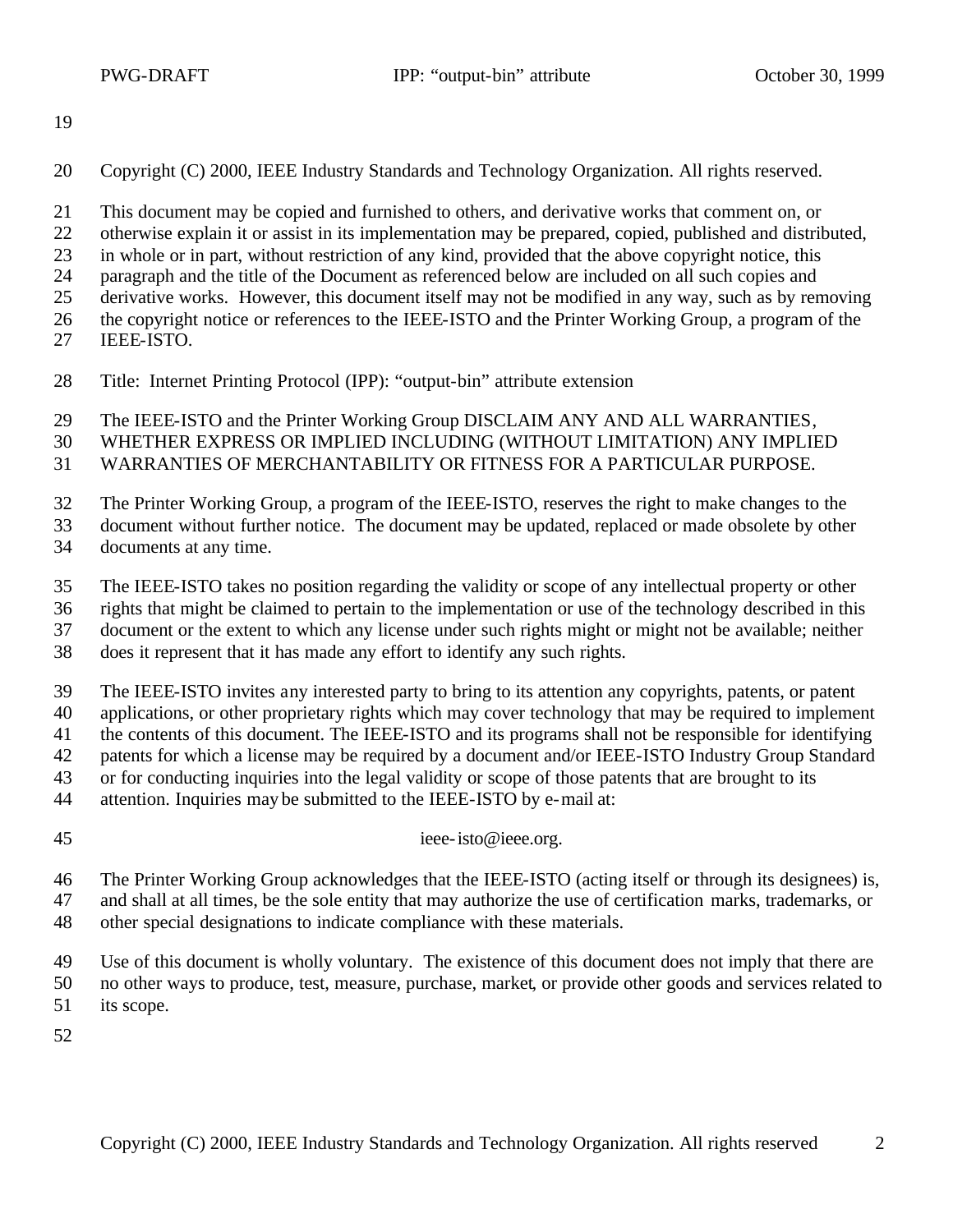| 52 |                                                                                       |  |
|----|---------------------------------------------------------------------------------------|--|
| 53 | <b>TABLE OF CONTENTS</b>                                                              |  |
| 54 | $\mathbf{1}$                                                                          |  |
| 55 | 1.1                                                                                   |  |
| 56 | 1.2                                                                                   |  |
| 57 | 1.3                                                                                   |  |
| 58 | 2                                                                                     |  |
| 59 | 2.1                                                                                   |  |
| 60 | 3                                                                                     |  |
| 61 | 3.1                                                                                   |  |
| 62 | 3.2                                                                                   |  |
| 63 | 4                                                                                     |  |
| 64 | 5                                                                                     |  |
| 65 | 6                                                                                     |  |
| 66 | 7                                                                                     |  |
| 67 | 8                                                                                     |  |
| 68 | 9                                                                                     |  |
| 69 | Appendix B: Description of the IEEE Industry Standards and Technology (ISTO) 10<br>10 |  |
| 70 | 11                                                                                    |  |
| 71 |                                                                                       |  |
|    |                                                                                       |  |

 $72\,$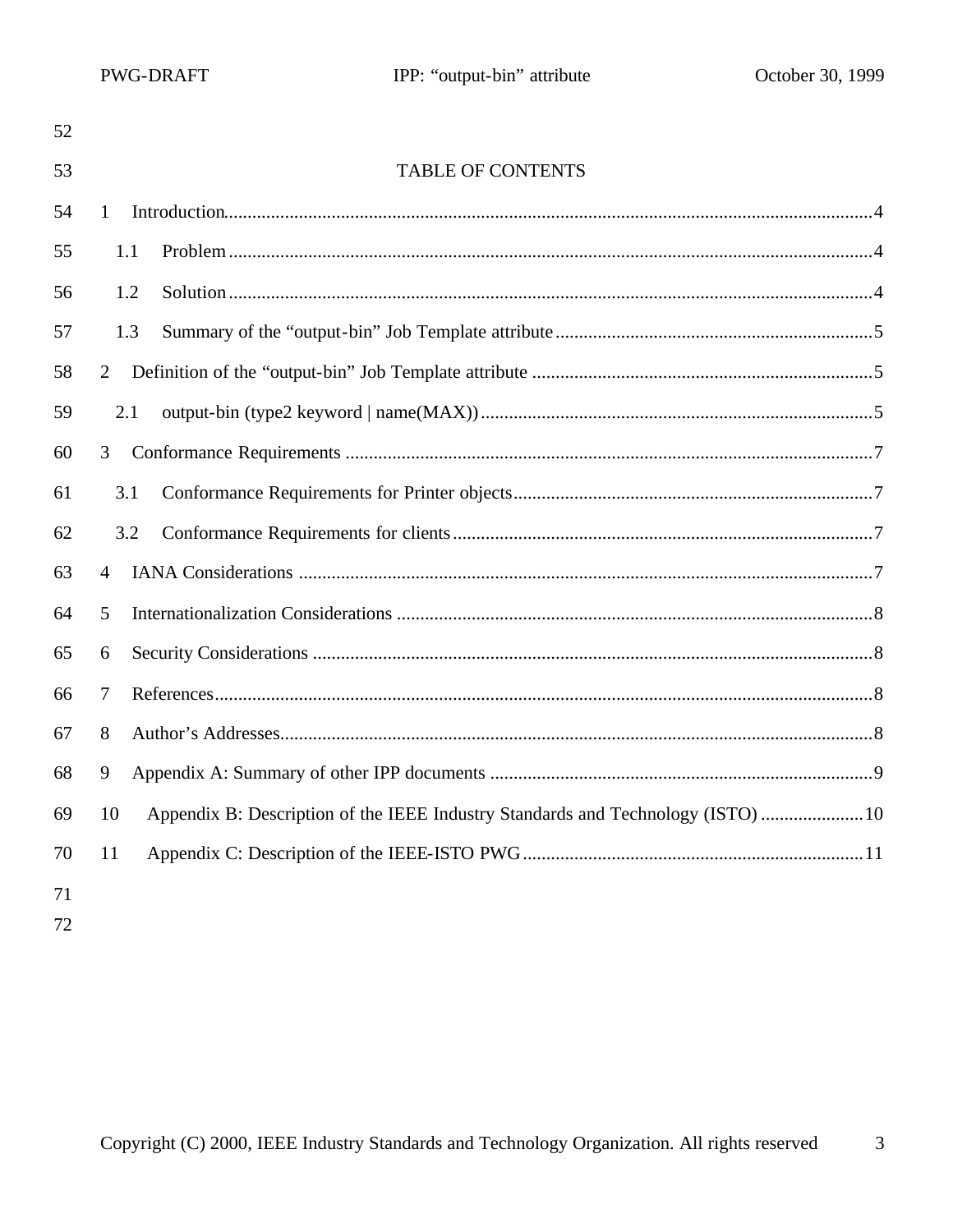## **1 Introduction**

### **1.1 Problem**

 Many printers have multiple output bins, that the job submission protocol permits the submitter to select in which to put the entire job.

#### **1.2 Solution**

Add a single-valued "output-bin" Job Template attribute that captures existing practice. Allow

keywords with an integer values component, so that the number of output bins is not constrained. Do

80 not specify internal mechanisms, such as collators. Do specify an externally accessible stacker, since

current devices allow a user to select a stacker. Do not make the attribute multi-valued. Add the

corresponding Job Template Printer attributes: "output-bin-default" and "output-bin-supported".

Note: If it is desired to allow the job submitter to select several output bin mail boxes that can be

identified by number or recipient's name, propose a separate multi-valued attribute. Since the

destination may also be electronic and have a method associated with it, also allow the uri attribute

syntax. Probably call this other attribute "output-destination" with an attribute syntax of (1setOf uri |

name). Or possibly the output-destination should be a parameter on the URL? If both "output-bin" and

 "output-destination" are specified, the job is both printed and sent to the specified destination. This note is provided so that the "output-bin" attribute will not suffer "scope creep" during the review and be

changed into "output-destination". Printers have been allowing something like the "output-bin"

specification for many years. Supporting something like "output-destination" is just starting to appear

now.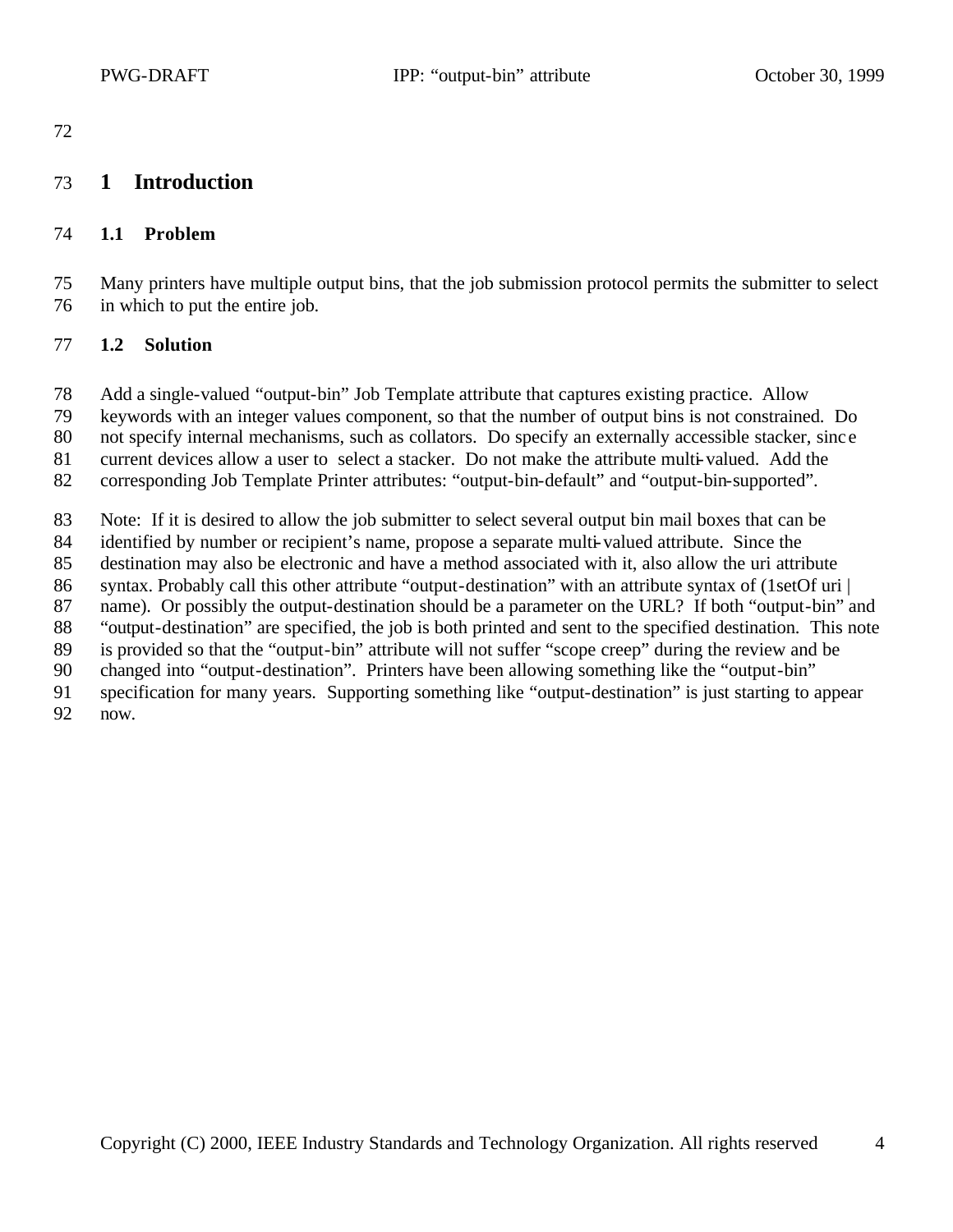#### **1.3 Summary of the "output-bin" Job Template attribute**

| -94  |                |                        |                      |
|------|----------------|------------------------|----------------------|
| -95  | Job Attribute  | Printer: Default Value | Printer: Supported   |
| -96  |                | Attribute              | Values Attribute     |
| -97  |                |                        |                      |
| -98  | output-bin     | output-bin-default     | output-bin-supported |
| - 99 | (type2 keyword | (type2 keyword         | (lsetOf              |
| 100  | $name(MAX)$ )  | $name(MAX)$ )          | type2 keyword        |
| 101  |                |                        | name(MAX))           |
| 102  |                |                        |                      |

### **2 Definition of the "output-bin" Job Template attribute**

#### **2.1 output-bin (type2 keyword | name(MAX))**

This Job Template attribute identifies the device output bin to which the job is to be delivered. There

are standard values whose attribute syntax is 'keyword', but there are no standard values whose attribute

syntax is 'name'. Output bins whose attribute syntax is 'name', if any, are assigned by local

administrators (by means outside the scope of IPP/1.0 and IPP/1.1).

Each output bin may have implementation-dependent properties. Output bins identified by 'name'

values MAY possess any of the properties of the output bins identified by the following keywords,

depending on implementation. However, each output bin MUST be identified by only one value of any

attribute syntax type. Otherwise, clients might be mis-led as to the capabilities of the device when

querying the associated Printer object's "output-bin-supported" attribute.

Note: Output bin types, such as sorter(s) or collator(s), have not been included in the values of this

attribute, since implementations that employ such internal or external bins, determine which to use by

the values of other job attributes, such as "finishings", and "copies".

When validating a job in a Job Creation (or Validate-Job) operation, which subset of the output bins are

allowed as a destination for a job MAY depend on the user submitting that job, the user's authentication,

 and possibly other job attributes, such as "finishings" and "copies". When returning the values of the associated "output-bin-supported" attribute, the values returned MAY depend on the user issuing the

Get-Printer-Attributes operation. For example, some implementations MAY omit the 'my-mailbox'

value for users who do not have a defined mailbox for this IPP Printer object, while others MAY always

- return 'my-mailbox' to all users even if only supported for certain users.
- If this IPP Printer object is associated with multiple devices (fan-out) (see [RFC2911] section 2.1), the
- value of its "output-bin-supported" attribute is the union of the values supported with duplicates removed.
- Standard keyword values are: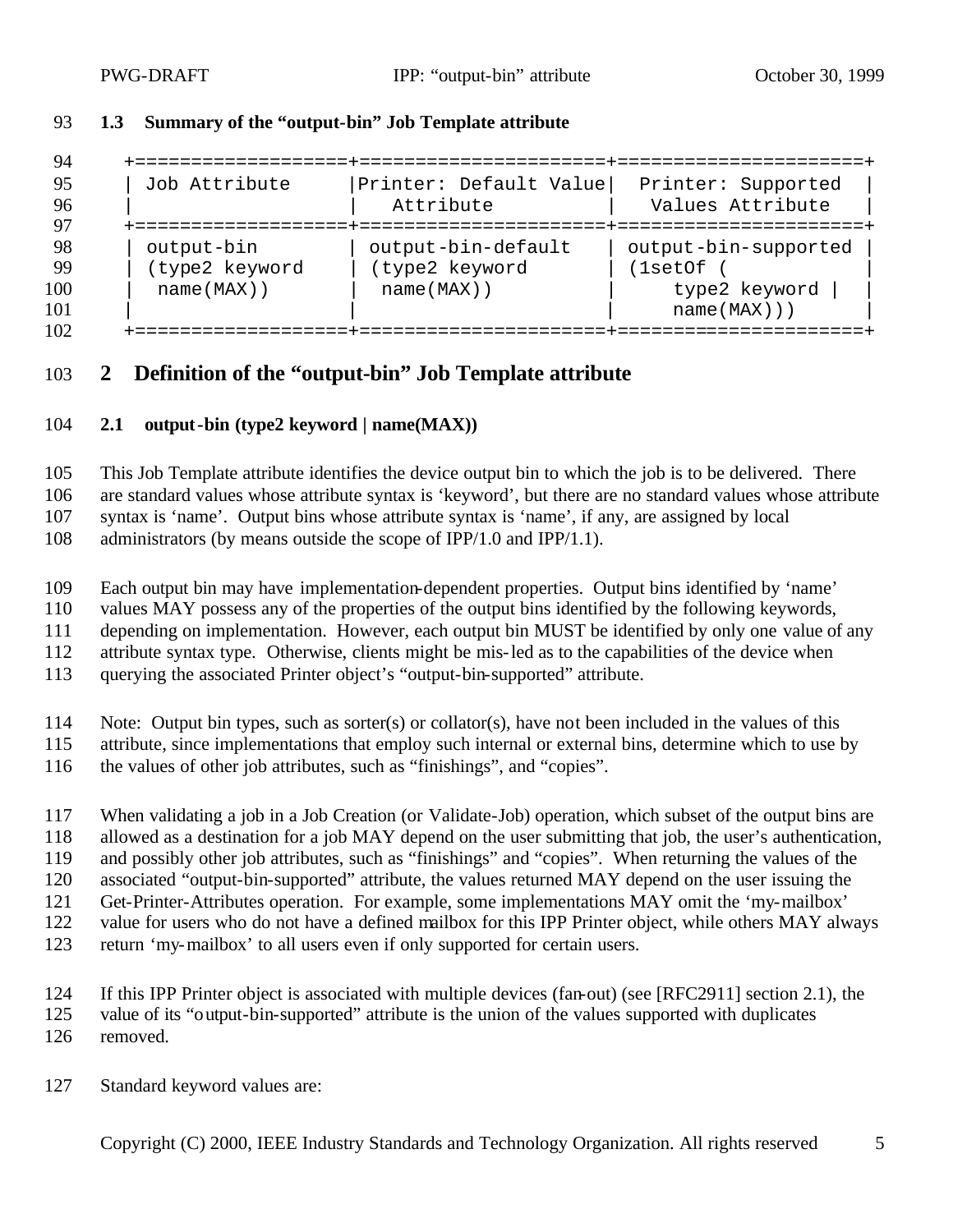|                                                             | PWG-DRAFT        | IPP: "output-bin" attribute                                                                                                                                                                                                                                                                                                                                                                                                                                                                                                                                                                                                                                                                                                                                       | October 30, 1999 |
|-------------------------------------------------------------|------------------|-------------------------------------------------------------------------------------------------------------------------------------------------------------------------------------------------------------------------------------------------------------------------------------------------------------------------------------------------------------------------------------------------------------------------------------------------------------------------------------------------------------------------------------------------------------------------------------------------------------------------------------------------------------------------------------------------------------------------------------------------------------------|------------------|
| 128<br>129                                                  | 'top':           | The output-bin that, when facing the device, is best identified as the "top" bin with<br>respect to the device.                                                                                                                                                                                                                                                                                                                                                                                                                                                                                                                                                                                                                                                   |                  |
| 130<br>131                                                  | 'middle'         | The output-bin that, when facing the device, is best identified as the "middle" bin with<br>respect to the device.                                                                                                                                                                                                                                                                                                                                                                                                                                                                                                                                                                                                                                                |                  |
| 132<br>133                                                  | 'bottom'         | The output-bin that, when facing the device, is best identified as the "bottom" bin with<br>respect to the device.                                                                                                                                                                                                                                                                                                                                                                                                                                                                                                                                                                                                                                                |                  |
| 134<br>135                                                  | 'side'           | The output-bin that, when facing the device, is best identified as the "side" bin with<br>respect to the device.                                                                                                                                                                                                                                                                                                                                                                                                                                                                                                                                                                                                                                                  |                  |
| 136<br>137                                                  | 'left'           | The output-bin that, when facing the device, is best identified as the "left" bin with<br>respect to the device.                                                                                                                                                                                                                                                                                                                                                                                                                                                                                                                                                                                                                                                  |                  |
| 138<br>139                                                  | 'right'          | The output-bin that, when facing the device, is best identified as the "right" bin with<br>respect to the device.                                                                                                                                                                                                                                                                                                                                                                                                                                                                                                                                                                                                                                                 |                  |
| 140<br>141                                                  | 'center'         | The output-bin that, when facing the device, is best identified as the "center" bin with<br>respect to the device.                                                                                                                                                                                                                                                                                                                                                                                                                                                                                                                                                                                                                                                |                  |
| 142<br>143                                                  | 'rear':          | The output-bin that, when facing the device, is best identified as the "rear" bin with<br>respect to the device.                                                                                                                                                                                                                                                                                                                                                                                                                                                                                                                                                                                                                                                  |                  |
| 144<br>145<br>146<br>147                                    | 'face-up'        | The output-bin that is best identified as the "face-up" bin with respect to the device. The<br>selection of this output bin does not cause output to be made face-up; rather this output<br>bin is given this name because a sheet with printing on one-side arrives in the output bin<br>in the face-up position.                                                                                                                                                                                                                                                                                                                                                                                                                                                |                  |
| 148<br>149<br>150<br>151                                    |                  | 'face-down' The output-bin that is best identified as the "face-down" bin with respect to the device.<br>The selection of this output bin does not cause output to be made face-down; rather this<br>output bin is given this name because a sheet with printing on one-side arrives in the<br>output bin in the face-down position.                                                                                                                                                                                                                                                                                                                                                                                                                              |                  |
| 152<br>153                                                  | 'large-capacity' | The output-bin that is best identified as the "large-capacity" bin (in terms of the<br>number of sheets) with respect to the device.                                                                                                                                                                                                                                                                                                                                                                                                                                                                                                                                                                                                                              |                  |
| 154<br>155<br>156<br>157<br>158<br>159<br>160<br>161<br>162 | 'stacker- $N$ :  | The output-bin that is best identified as the stacker with values 'stacker-1',<br>'stacker-2',  A stacker is typically used to collate sheets within a single document (not<br>to be confused with collated copies in which document copies are collated within a job -<br>see the description of the 'separate-documents-collated-copies' value of the "multiple-<br>document-handling" attribute in [RFC2911] section 4.2.4). The correspondence between<br>the 'stacker- $N$ ' keyword and the actual stacker in the device is implementation-<br>dependent, as is the number of stackers. If this group of values is supported, at least the<br>'stacker-1' value MUST be supported, unless the system administrator has assigned<br>names or integer values. |                  |
| 163<br>164<br>165                                           |                  | For client implementations that require distinct keywords for each possible value, say, for<br>localization purposes, it is recommended for interoperability with other vendor's Printer<br>implementations that 'stacker-1' to 'stacker-10' keywords be represented.                                                                                                                                                                                                                                                                                                                                                                                                                                                                                             |                  |
| 166<br>167                                                  | 'mailbox- $N$ :  | The output-bin that is best identified as a mailbox with values 'mailbox-1',<br>'mailbox-2', 'mailbox-3',  Each mailbox is typically used to collect jobs for an                                                                                                                                                                                                                                                                                                                                                                                                                                                                                                                                                                                                  |                  |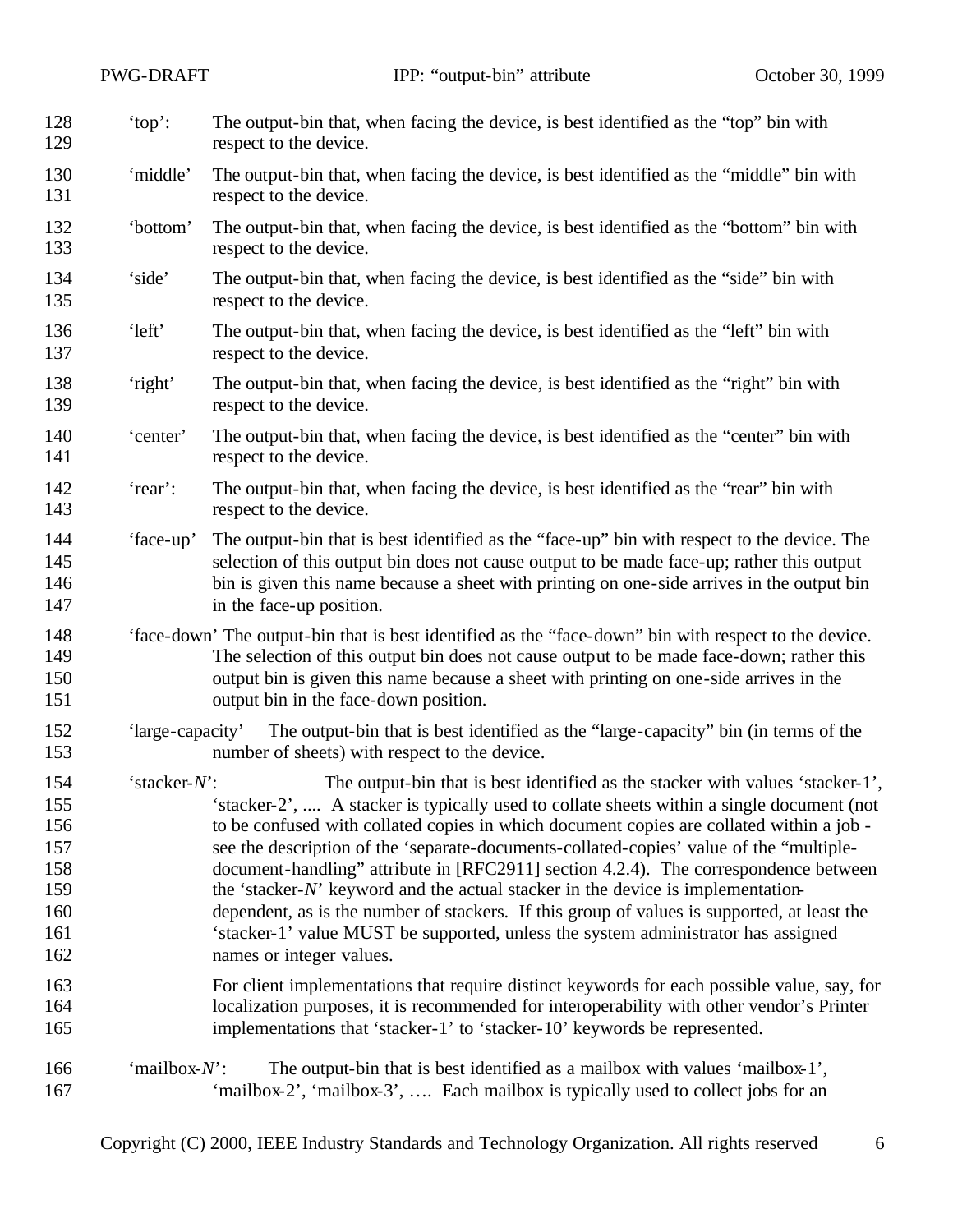|                                               | PWG-DRAFT     | IPP: "output-bin" attribute                                                                                                                                                                                                                                                                                                                                                                                                                                                                                                                                                                     | October 30, 1999 |
|-----------------------------------------------|---------------|-------------------------------------------------------------------------------------------------------------------------------------------------------------------------------------------------------------------------------------------------------------------------------------------------------------------------------------------------------------------------------------------------------------------------------------------------------------------------------------------------------------------------------------------------------------------------------------------------|------------------|
| 168<br>169<br>170<br>171<br>172<br>173<br>174 |               | individual or group. Whether the mailbox has doors and/or locks or is open, depends on<br>implementation. The correspondence between the 'mailbox- $N$ ' keyword and the actual<br>output-bin in the device is implementation-dependent, as is the number of mailboxes. A<br>system administrator MAY be able to assign a name to each mailbox in order to make<br>selection of a mailbox easier for the user. If this group of values is supported, at least the<br>'mailbox-1' value MUST be supported, unless the system administrator has assigned<br>names or integer values to mailboxes. |                  |
| 175<br>176<br>177                             |               | For client implementations that require distinct keywords for each possible value, say, for<br>localization purposes, it is recommended for interoperability with other vendor's Printer<br>implementations that 'mailbox-1' to 'mailbox-25' keywords be represented.                                                                                                                                                                                                                                                                                                                           |                  |
| 178<br>179<br>180<br>181<br>182<br>183        | 'my-mailbox': | The output-bin that is best identified as functioning like a private "mailbox" with<br>respect to the device. An output-bin functions like a private mailbox if a printer selects<br>the actual output bin using additional implementation-dependent criteria, such as the<br>"authenticated user" (see [RFC2911] section 8.3) that depends on the user submitting the<br>job. Whether the mailbox has doors and/or locks or is open, depends on implementation,<br>as is the number of mailboxes.                                                                                              |                  |
| 184<br>185<br>186                             | 'tray- $N$ ': | Output bins that are best identified as 'tray-1', 'tray-2',  rather than the descriptive<br>names defined in the above keyword list.                                                                                                                                                                                                                                                                                                                                                                                                                                                            |                  |

## **3 Conformance Requirements**

 This section summarizes the Conformance Requirements detailed in the definitions in this document for clients and Printer objects (servers or devices).

### **3.1 Conformance Requirements for Printer objects**

 If a Printer supports the "finishings" Job Template attribute, it MUST support at least the 'none' value and any other value that corresponds to its capabilities.

### **3.2 Conformance Requirements for clients**

 If a client supports the "finishings" Job Template attribute, then it MUST display the enum values in some appropriate way to the user.

# **4 IANA Considerations**

- This "output-bin" attribute registration proposal will be published by IANA according to the procedures in RFC 2911 [RFC2911] section 6.2 with the following URL:
- ftp.isi.edu/iana/assignments/ipp/attributes/output-bin.txt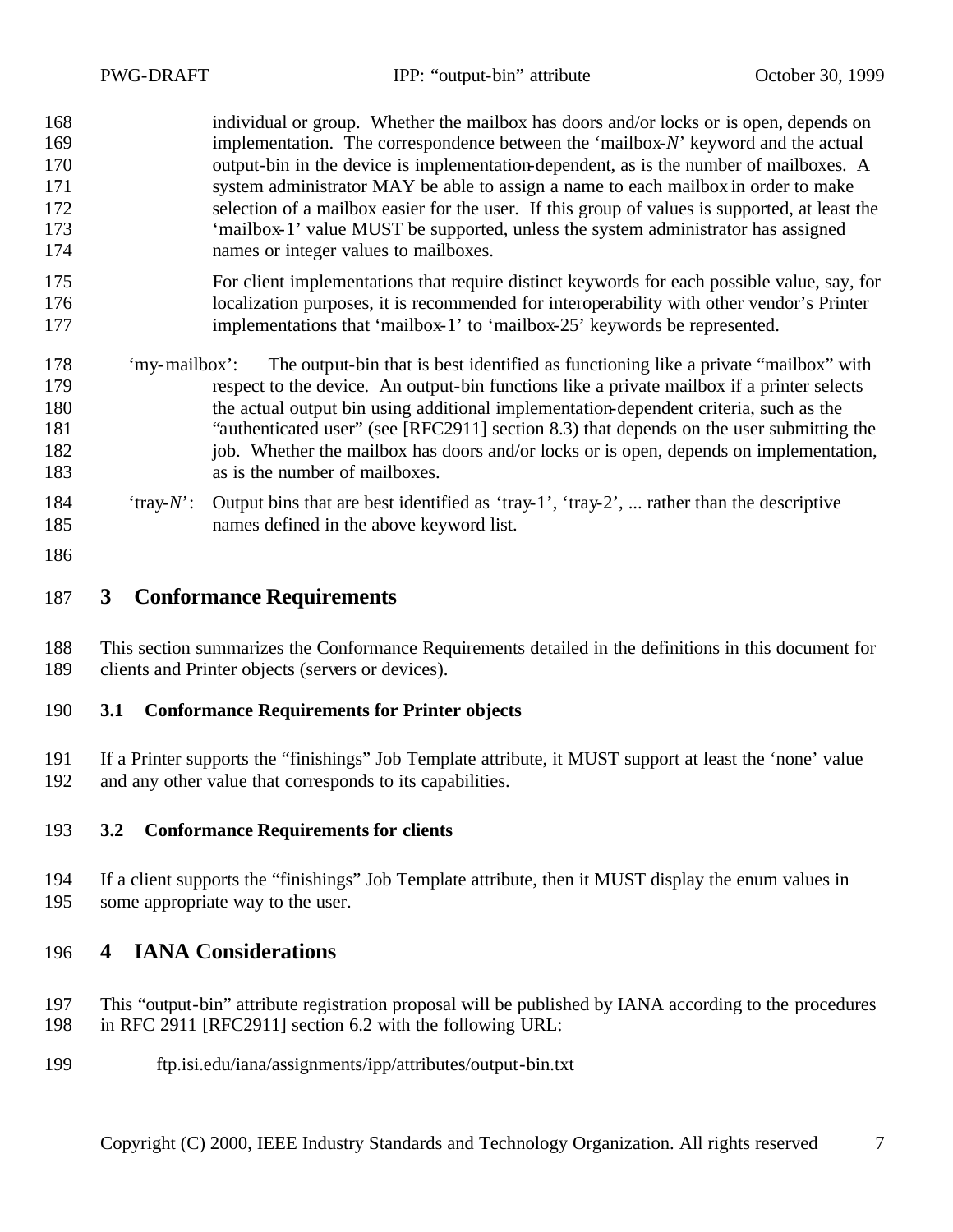### **5 Internationalization Considerations**

Normally a client will provide localization of the keywords values of this attribute to the language of the

 user, but will not localize the name values (see [RFC2911] section 4.1.2 and 4.1.3). The numeric form for the output bin may be simpler for a client to localize.

## **6 Security Considerations**

 The 'my-mailbox' attribute requires some form of Client Authorization to be really secure. See [RFC2911] section 8.

### **7 References**

- [RFC2565]
- Herriot, R., Butler, S., Moore, P., and R. Turner, "Internet Printing Protocol/1.0: Encoding and Transport", RFC 2565, April 1999.
- [RFC2566]
- deBry, R., , Hastings, T., Herriot, R., Isaacson, S., Powell, P., "Internet Printing Protocol/1.0: Model and Semantics", RFC 2566, April 1999.
- [RFC2910]
- Herriot, R., Butler, S., Moore, P., Turner, R., and J. Wenn, "Internet Printing Protocol/1.1: Encoding and Transport", RFC 2910, September 2000.
- [RFC2911]
- Hastings, T., Herriot, R., deBry, R., Isaacson, S., and P. Powell, "Internet Printing Protocol/1.1: Model and Semantics", RFC 2911, September 2000.

### **8 Author's Addresses**

- Tom Hastings
- Xerox Corporation
- 737 Hawaii St. ESAE 231
- El Segundo, CA 90245
- Phone: 310-333-6413
- Fax: 310-333-5514
- e-mail: hastings@cp10.es.xerox.com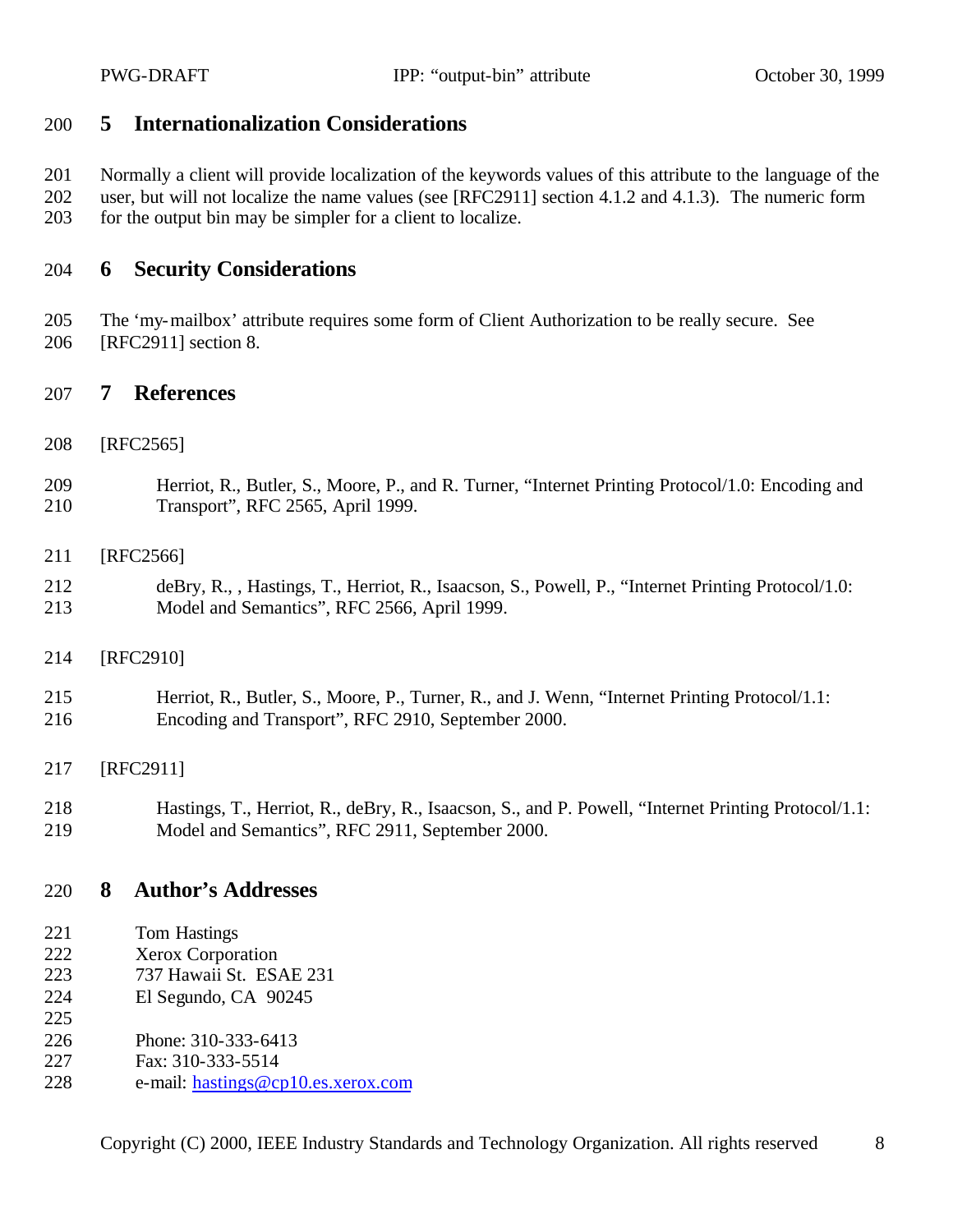| 229 |                                                                                                            |
|-----|------------------------------------------------------------------------------------------------------------|
| 230 | Ron Bergman (Editor)                                                                                       |
| 231 | Hitachi Koki Imaging Systems, Inc.                                                                         |
| 232 | 1757 Tapo Canyon Road                                                                                      |
| 233 | Simi Valley, CA 93063-3394                                                                                 |
| 234 |                                                                                                            |
| 235 | Phone: 805-578-4421                                                                                        |
| 236 | Fax: 805-578-4001                                                                                          |
| 237 | Email: rbergman@dpc.com                                                                                    |
| 238 |                                                                                                            |
| 239 |                                                                                                            |
| 240 | IPP Web Page: http://www.pwg.org/ipp/                                                                      |
| 241 | IPP Mailing List: ipp@pwg.org                                                                              |
| 242 |                                                                                                            |
| 243 | To subscribe to the ipp mailing list, send the following email:                                            |
| 244 | 1) send it to majordomo@pwg.org                                                                            |
| 245 | 2) leave the subject line blank                                                                            |
| 246 | 3) put the following two lines in the message body:                                                        |
| 247 | subscribe ipp                                                                                              |
| 248 | end                                                                                                        |
| 249 | Implementers of this specification document are encouraged to join IPP Mailing List in order to            |
| 250 | participate in any discussions of clarification issues and review of registration proposals for additional |
| 251 | attributes and values.                                                                                     |
|     |                                                                                                            |
|     |                                                                                                            |

Other Participants:

| Ron Bergman - Hitachi Koki Imaging Systems | Dan Calle - Digital Paper               |
|--------------------------------------------|-----------------------------------------|
| Weihai Chen - Microsoft                    | Lee Farrell - Canon Information Systems |
| Satoshi Fujitani - Ricoh                   | Roelof Hamberg - Océ                    |
| Tom Hastings - Xerox                       | Bob Herriot - Xerox                     |
| David Kellerman - Northlake Software       | Carl Kugler - IBM                       |
| Harry Lewis - IBM                          | Carl-Uno Manros - Xerox                 |
| Satoshi Matsushita - Brother               | Ira McDonald - High North Inc.          |
| Paul Moore - Netreon                       | Hugo Parra, Novell                      |
| Stuart Rowley - Kyocera                    | Gail Songer - Netreon                   |
| Geoff Sorod - Software 2000                | Jerry Thrasher - Lexmark                |
| Shinichi Tsuruyama - Epson                 | Atsushi Uchino - Epson                  |
| Shigeru Ueda - Canon                       | William Wagner - NetSilicon/DPI         |
| Mark Vander Wiele - IBM                    | Don Wright - Lexmark                    |
| Michael Wu - Heidelberg Digital            | Peter Zehler - Xerox                    |
|                                            |                                         |

# **9 Appendix A: Summary of other IPP documents**

- The full set of IPP documents includes:
- Design Goals for an Internet Printing Protocol [RFC2567]
- Rationale for the Structure and Model and Protocol for the Internet Printing Protocol [RFC2568]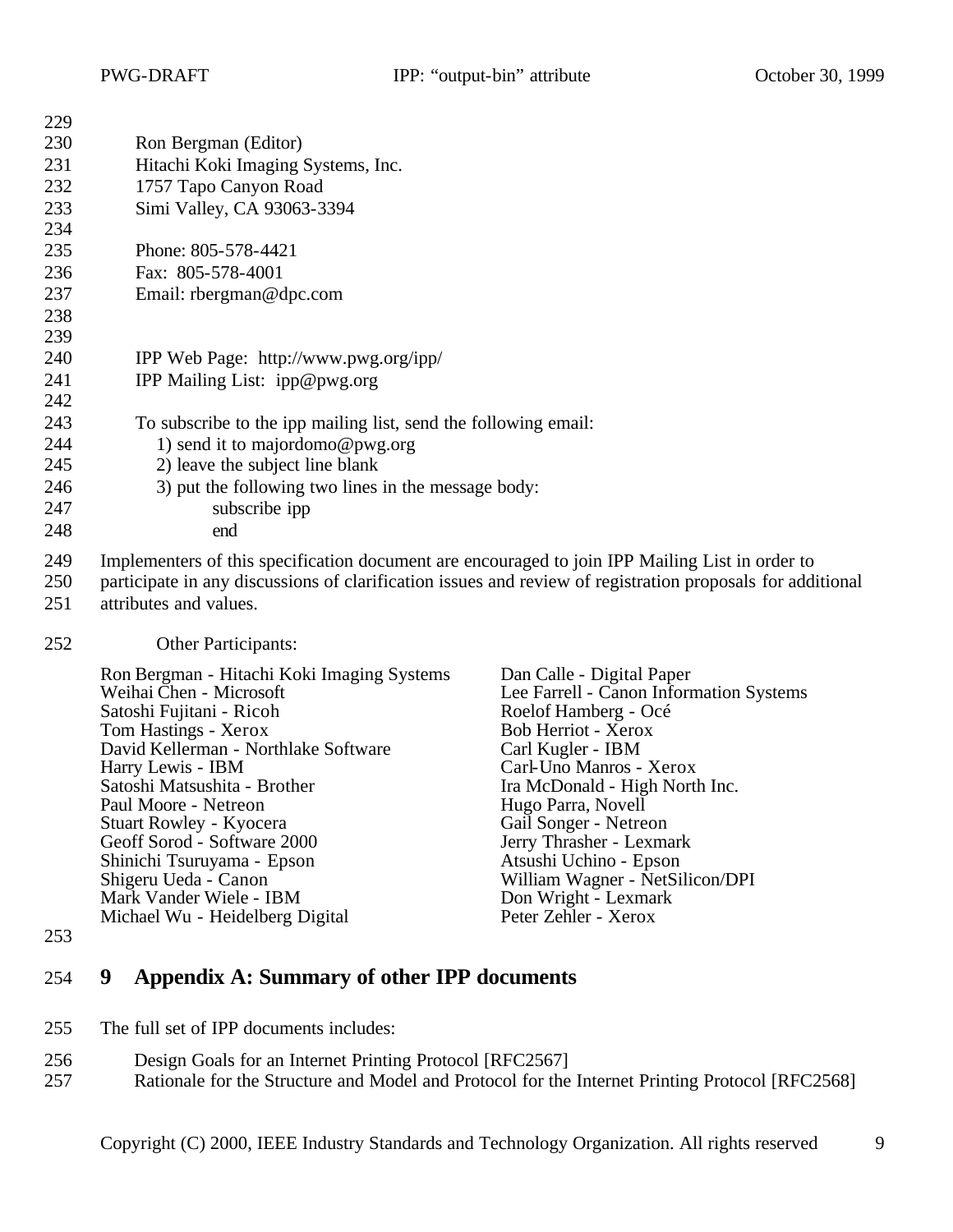- Internet Printing Protocol/1.1: Model and Semantics [RFC2911]
- Internet Printing Protocol/1.1: Encoding and Transport [RFC2910]
- Internet Printing Protocol/1.1: Implementer's Guide [IPP-IIG]
- Mapping between LPD and IPP Protocols [RFC2569]
- 

 The "Design Goals for an Internet Printing Protocol" document takes a broad look at distributed printing functionality, and it enumerates real-life scenarios that help to clarify the features that need to be included in a printing protocol for the Internet. It identifies requirements for three types of users: end users, operators, and administrators. It calls out a subset of end user requirements that are satisfied in

IPP/1.0. A few OPTIONAL operator operations have been added to IPP/1.1.

 The "Rationale for the Structure and Model and Protocol for the Internet Printing Protocol" document describes IPP from a high level view, defines a roadmap for the various documents that form the suite of IPP specification documents, and gives background and rationale for the IETF working group's major decisions.

The "Internet Printing Protocol/1.1: Encoding and Transport" document is a formal mapping of the

abstract operations and attributes defined in the model document onto HTTP/1.1 [RFC2616]. It defines

the encoding rules for a new Internet MIME media type called "application/ipp". This document also

defines the rules for transporting over HTTP a message body whose Content-Type is "application/ipp".

This document defines a new scheme named 'ipp' for identifying IPP printers and jobs.

The "Internet Printing Protocol/1.1: Implementer's Guide" document gives insight and advice to

 implementers of IPP clients and IPP objects. It is intended to help them understand IPP/1.1 and some of the considerations that may assist them in the design of their client and/or IPP object implementations.

For example, a typical order of processing requests is given, including error checking. Motivation for

some of the specification decisions is also included.

 The "Mapping between LPD and IPP Protocols" document gives some advice to implementers of gateways between IPP and LPD (Line Printer Daemon) implementations.

# **10 Appendix B: Description of the IEEE Industry Standards and Technology (ISTO)**

The IEEE-ISTO is a not-for-profit corporation offering industry groups an innovative and flexible

operational forum and support services. The IEEE-ISTO provides a forum not only to develop

standards, but also to facilitate activities that support the implementation and acceptance of standards in

- 289 the marketplace. The organization is affiliated with the IEEE (http://www.ieee.org/) and the IEEE
- Standards Association (http://standards.ieee.org/).
- For additional information regarding the IEEE-ISTO and its industry programs visit:
- http://www.ieee-isto.org.